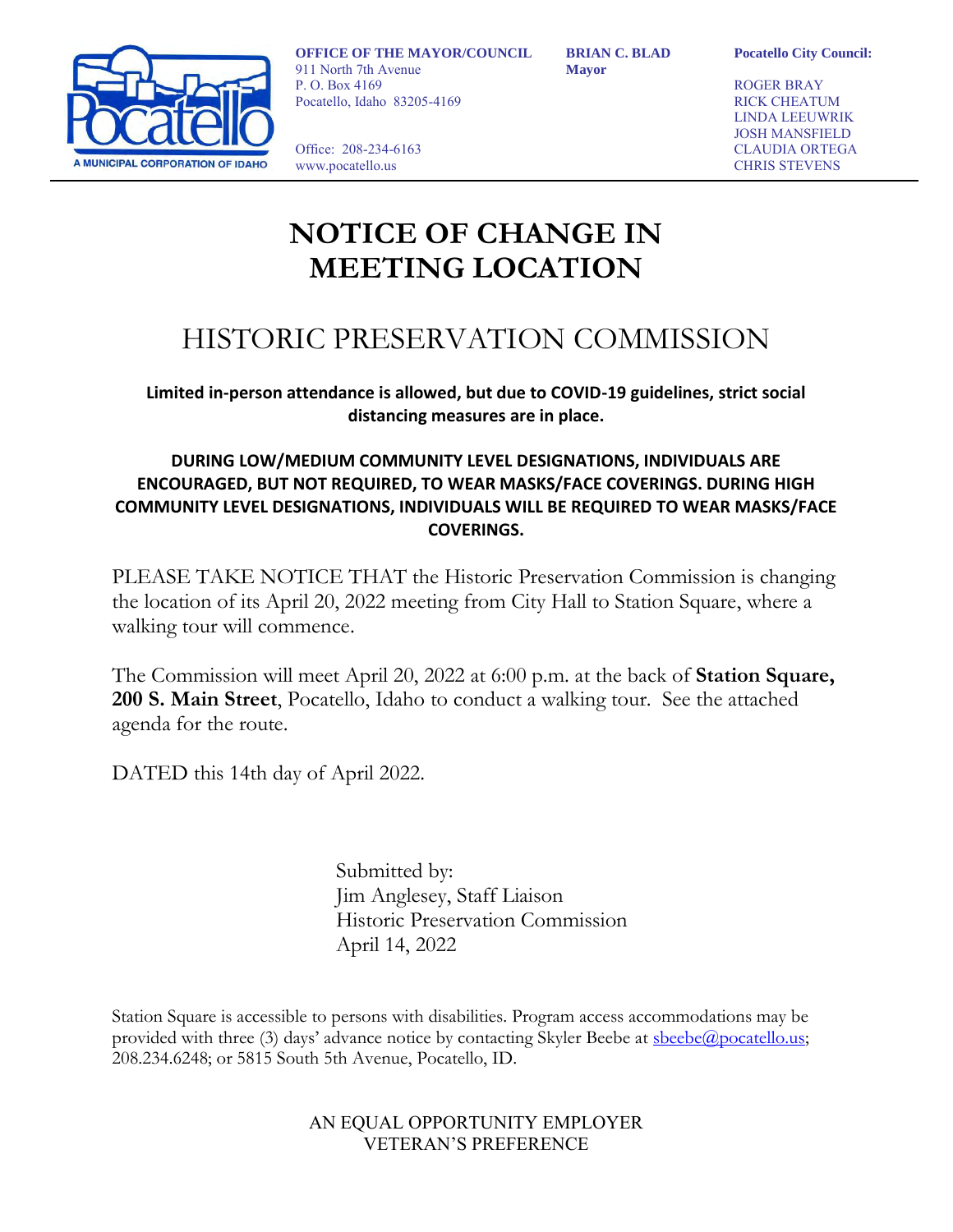

## **Planning & Development Services**

PLANNING SERVICES NEIGHBORHOOD& COMMUNITY SERVICES

911 NORTH 7TH AVENUE | P.O Box 4169 POCATELLO, IDAH0 83205-4169 208.234.6184 WEB https://www.pocatello.us

### **HISTORIC PRESERVATION COMMISSION (HPC) AGENDA Wednesday, April 20, 2022, 6:00 p.m. 200 S. Main Street, Station Square**

**Limited in-person attendance is allowed, but due to COVID-19 guidelines, strict social distancing measures are in place.**

**During low/medium community level designations, individuals are encouraged, but not required, to wear masks/face coverings. During high community level designations, individuals will be required to wear masks/face coverings.**

Station Square is accessible to persons with disabilities. Program access accommodations may be provided with three (3) days' advance notice by contacting Skyler Beebe at [sbeebe@pocatello.us;](mailto:sbeebe@pocatello.us) 208.234.6248 or 5815 South 5th Avenue, Pocatello, ID.

The Historic Preservation Commission is a citizen advisory group to the City Council. They are charged with making decisions concerning the exteriors of the buildings in the Downtown Historic District, make recommendations to the City Council for designation of historic properties and historic preservation and promote historic preservation in the city. The Commission also plays a vital role in the City's downtown revitalization efforts. The following is the official agenda of the Historic Preservation Commission. Discussion will be limited to those items on the agenda.

#### **AGENDA ITEM 1: HPC OPEN HOUSE**

The Commission will participate in a Historic Preservation Walking Tour per this schedule and tour map:

- Leave out the back of Station Square at 6:15 p.m.
- Walk toward the under pass
- Turn and move past the Monarch, Kane and Valentine Buildings
- Turn past Key Bank, the former YMCA location, Eagles Building, first Fire Station and Pocatello High School
- Turn at the corner next to the Trinity Episcopal Church moving towards the Odd Fellows building
- Turn at the corner moving past the WOW, Promise, Franklin, Whitman and Kress buildings
- Ending at the front of Station Square